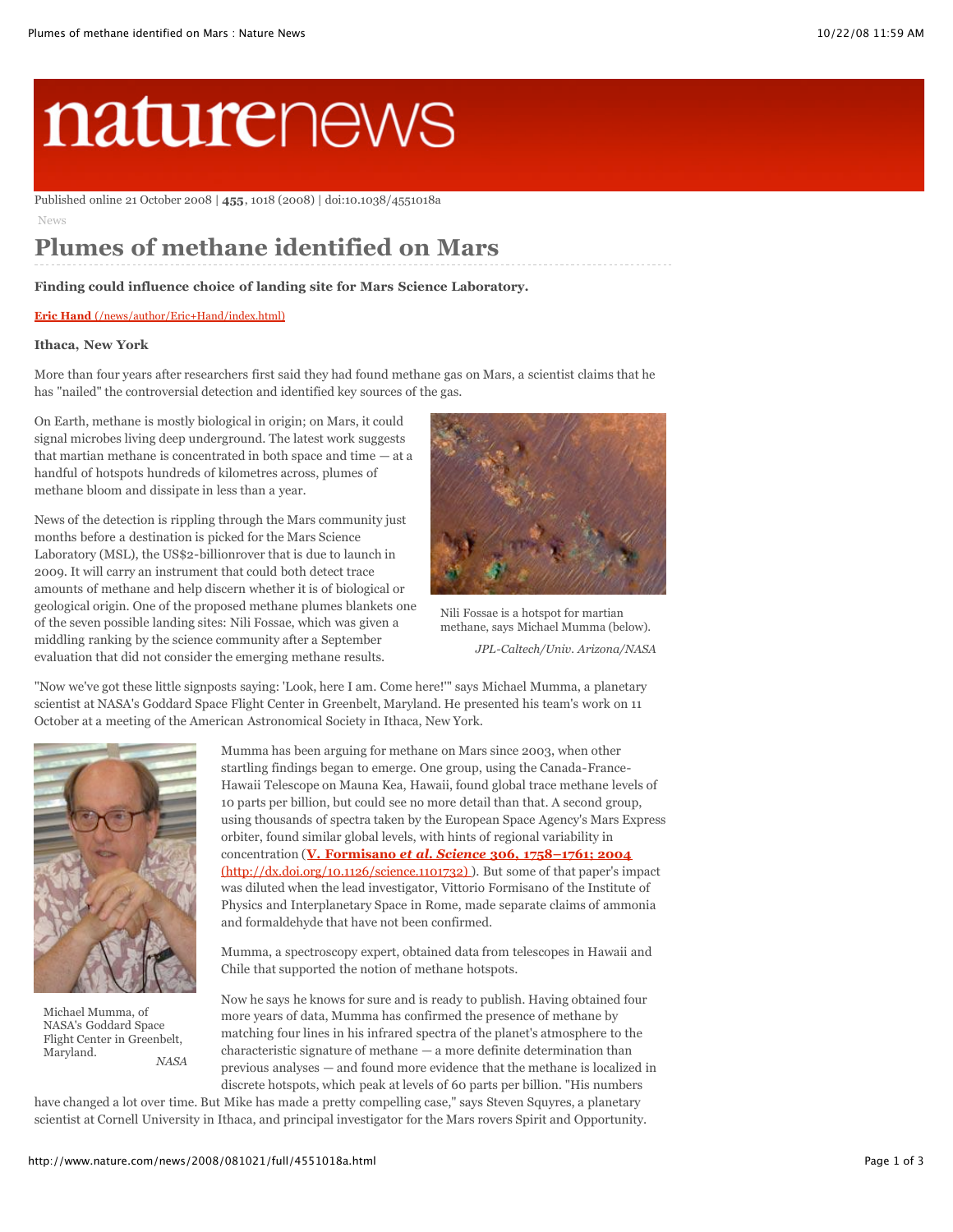More important than the peak concentrations, Mumma says, are the short lifetimes of the plumes. Previously, methane was thought to be destroyed in the atmosphere by sunlight — a slow process that allows the gas to mix in the atmosphere and persist for about 300 years. A global level of 10 parts per billion and a lifetime of hundreds of years means that a few hundred tonnes of methane are entering the atmosphere each year: the work of a few thousand cows. But plumes of 60 parts per billion that live for less than a year imply a methane-production rate several orders of magnitude higher. "This is a big deal," says Sushil Atreya of the University of Michigan in Ann Arbor, a co-author of the 2004 Mars Express paper.

**"Now we've got these little signposts saying: 'Look, here I am. Come here!'"**

Whether the methane plumes are biological or geological in origin is impossible to know at the moment, says Atreya. For example, microbes could be living in deep groundwater below a permafrost zone, and their waste methane could percolate up and leak out. The methane could also come from chemical reactions in which buried volcanic rocks rich in the mineral olivine interact with water. A third possibility is that the methane is escaping from buried clathrates, deposits of methane ice formed long ago by one of the other two mechanisms.

But NASA's next Mars rover will be able to analyse, at levels of parts per trillion, the fractional concentrations of the carbon isotopes in each methane molecule. Life on Earth prefers to process lighter carbon-12 atoms. And so, on Mars, methane freighted with carbon-12 could be a sign of a biological origin.



[\(http://ad.doubleclick.net/click;h=v8/3761/0/0/%2a/l;207596312;0-0;0;9050413;4307-](http://ad.doubleclick.net/click;h=v8/3761/0/0/%2a/l;207596312;0-0;0;9050413;4307-300/250;28237754/28255633/1;;~sscs=%3fhttp://www.nature.com/jhg) 300/250;28237754/28255633/1;;~sscs=%3fhttp://www.nature.com/jhg)

John Grotzinger, a geologist at the California Institute of Technology in Pasadena and project scientist for the MSL, says the methane detection could be important in deciding the MSL's destination. "We're going to take this very seriously," he says. "We all need to sit back and evaluate the data and find out if Nili Fossae is the only place where this occurs." The methane results could be considered at a meeting early next month, when the seven sites are evaluated from an engineering and safety standpoint.

A reshuffling of the sites' rankings could be in order, Grotzinger adds, but he wants some hard data to consider. "Talks don't count. The paper needs to be published," he says.

A paper describing Mumma's work is under review at *Science*.

## **Comments**

*Reader comments are usually moderated after posting. If you find something offensive or inappropriate, you can speed this process by clicking 'Report this comment' (or, if that doesn't work for you, email redesign@nature.com). For more controversial topics, we reserve the right to moderate before comments are published.*

Mars missions run on hypergolic contact of compacted dollar bills and credulity. Send a polarimeter to detect biological homochirality or stop flogging a dead horse. Nature 226 251 (1970) "Indigenous Lunar Methane and Ethane" 6 ppm methane in Apollo lunar regiolith. THE MOON IS ALIVE! Horsefeathers.

Posted by: "Uncle Al" Schwartz | 22 Oct, 2008

### **Add your own comment**